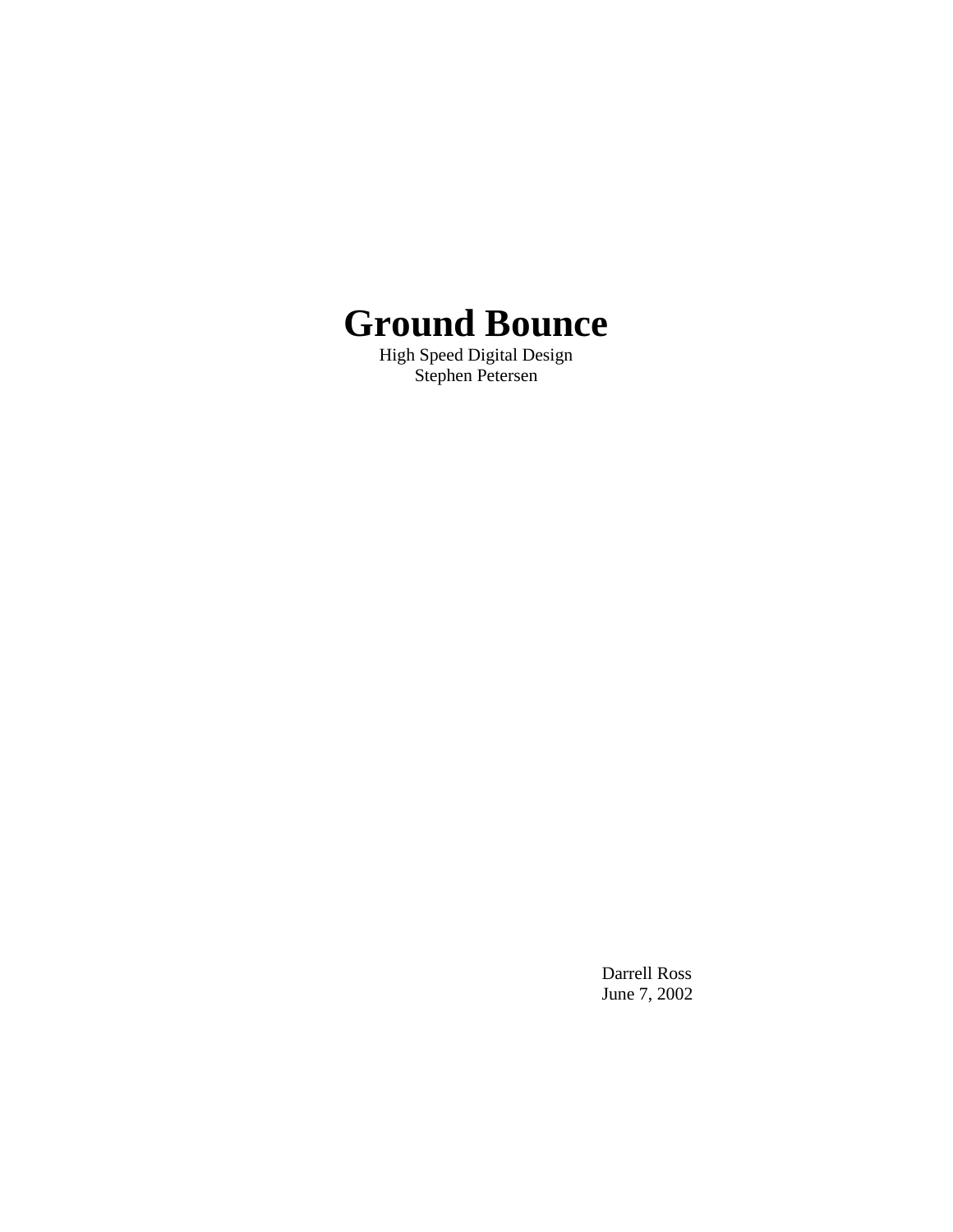#### **1. Introduction**

I had a difficult time at the beginning of this project. At first, I had no idea what I wanted to do for an experiment. For some reason, I did not know that I could do projects similar to those of other people. I also had trouble finding something that interested me enough to put a lot of time into. I thought I would just build some mutual capacitance and mutual inductance experiments and fit twenty or more experiments in the 3" x 3". After Forest showed me his ground bounce experiment though, I changed my mind. I liked the idea of having several chips with a lot of traces. I felt more chips would help me learn OrCAD better while testing my board at the same time.



**Figure 1.** Ground bounce experiment design from the High Speed Digital Design text book.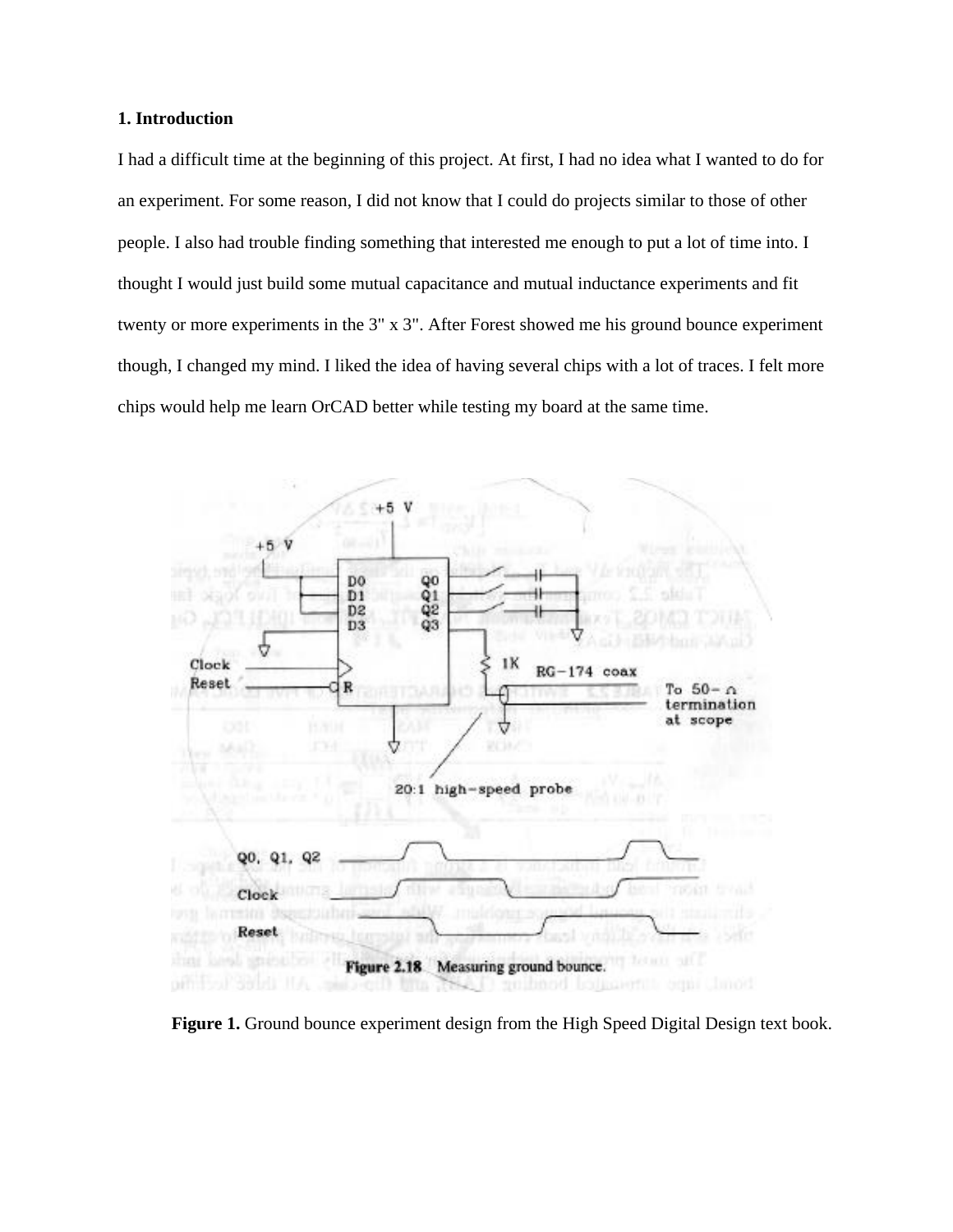### **2. Concept and Design**

Ground bounce is when the ground of a circuit has a voltage spike. The experiment outlined in the book on page 71(see Figure 1.) uses a latch to drive capacitive loads to demonstrate. If the capacitive loads are all charged and a reset signal is sent to the latch, all of the loads discharge at the same time sending a quick surge of current thought the ground. Ground bounce high enough to move the ground voltage up by several volts can throw off ground references.

Design of the ground bounce experiment was not terribly difficult because it was already diagramed in the book. A quick search revealed that Digikey had the 74HC174 which is the chip used in the book. Most of my time spent on design was spent figuring out how to deliver the correct reset and clock signals. I could have done them by hand by charging all the capacitors and then sending a reset but that would mean I would only get one pulse to measure. The reset signal on the 74HC174 is active low and the capacitors would need enough time to charge. The easiest way to set up the clock and reset signals was to deliver the reset signal right away and send the same signal (delayed by 1/4 of a cycle) to the clock.

For delay, I could put the signal though a gate several times or use a transmission line. I wanted to do a design with a trace so I tried to design a trace narrow enough and long enough to give me a good time delay. Unfortunately, my trace would have had to be thirty-five inches long. I used an inverter because I thought placing the inverter chip would be easier than routing all that wire. The input signal to the latch would have a frequency with a period four times that of the delay through the inverter. In order to calculate the correct input signal, I placed a 21:1 shop probe SMA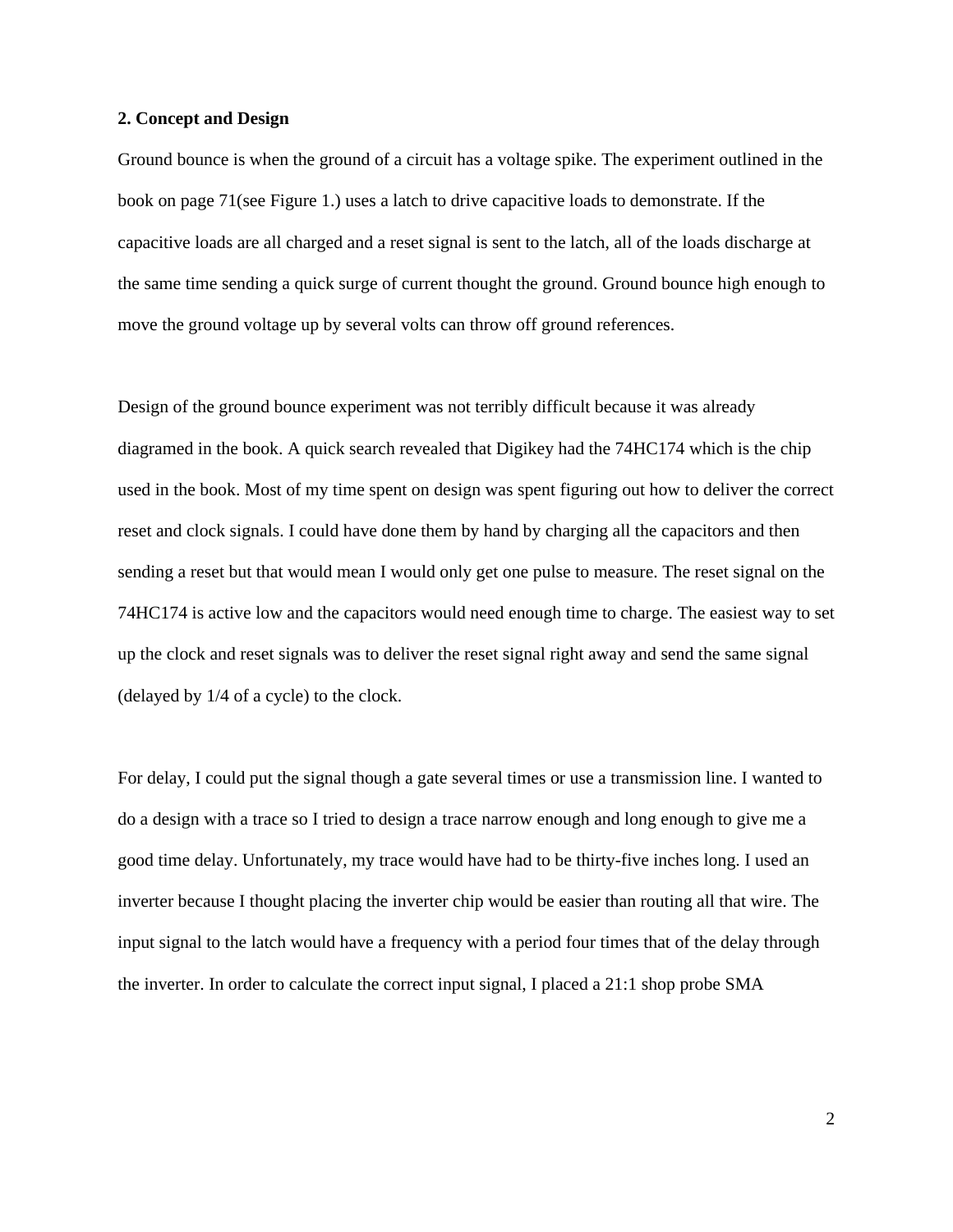connector at the last inverter output. That way, I could measure the delay through the inverter using a pulse.

I saw other people that were doing ground bounce setting up to use jumpers to switch their capacitive loads on and off. I decided on a rocker switch because it would be easier to switch and it had the added bonus of having less inductance.

Drawing the design in Capture was easy. The only confusing part was making sure that the inverters tied together to form the same chip. Layout was more difficult mostly because I knew less about it. I had been using Capture for a year in other classes but had never touched Layout. I could not find a ten pin DIP footprint so I created one but I made the hole sizes wrong. I did not know that we could use the auto-router so I spent many hours routing it by hand.

### **3. Product and Surgery**

I do not know where the error came from but all of my through holes were attached to the ground plane where they were not supposed to be. I spent a long time separating each hole from the ground plane with the dremel. I also found that I had put a sixteen pin DIP footprint in place where a fourteen pin DIP chip footprint should have been and I have highlighted it in the attached sheets. This made it so that half of the pins were wired wrong. After several hours of surgery drilling away at the ground plane and soldering tiny wires all over the place, I was satisfied and the board checked out on continuity.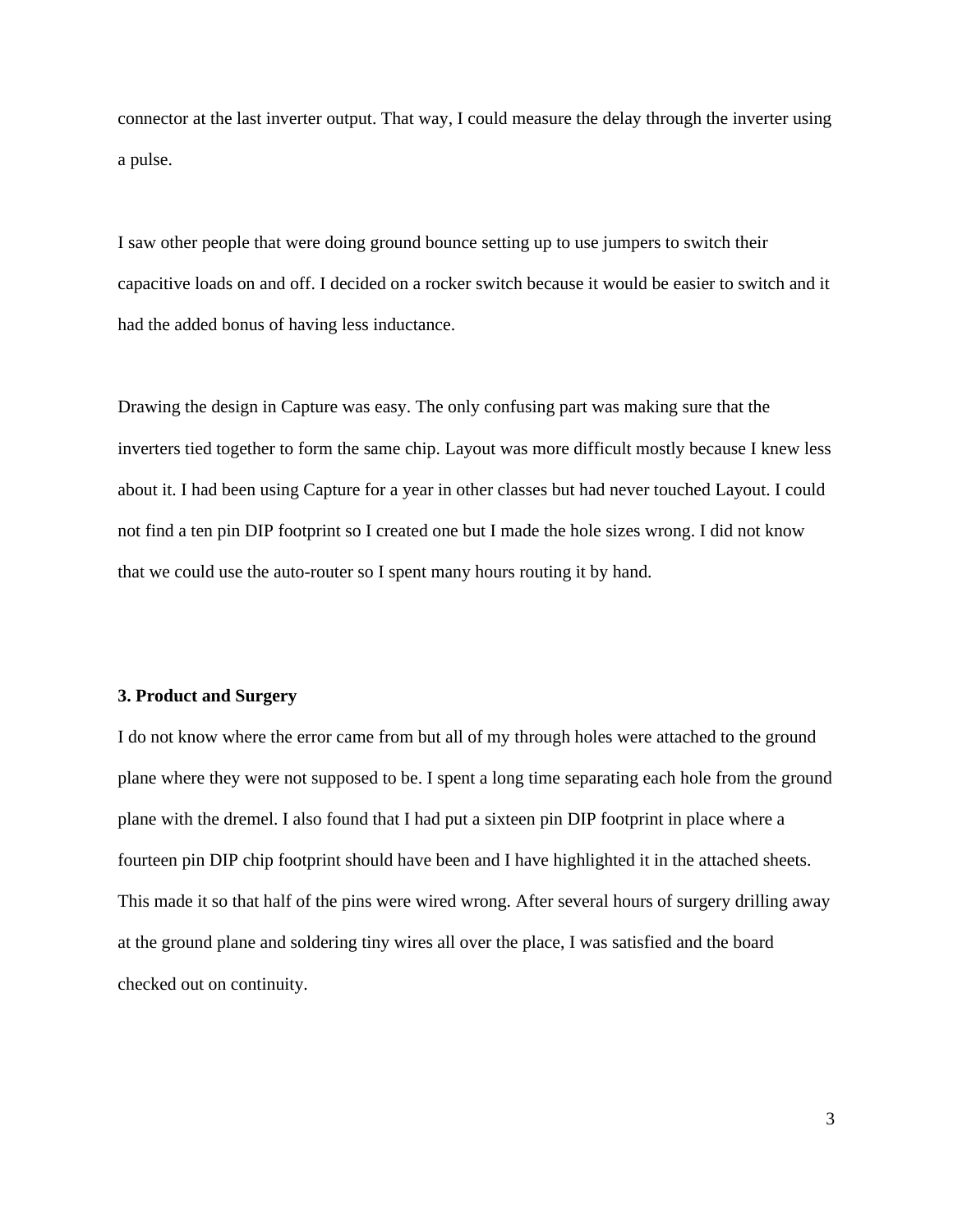|      |        | Without bypass to $V_{cc}$ |                | With 0.01 uF bypass to $V_{cc}$ |                |
|------|--------|----------------------------|----------------|---------------------------------|----------------|
| Load |        | $V_{max}(Ground)$ mV       | RMS(Ground) mV | $V_{max}(Ground)$ mV            | RMS(Ground) mV |
|      | 0.00   | 16.10                      | 5.17           | 16.80                           | 5.01           |
|      | 33.00  | 18.00                      | 4.40           | 17.60                           | 4.35           |
|      | 66.00  | 22.60                      | 4.40           | 22.20                           | 4.62           |
|      | 99.00  | 25.00                      | 4.60           | 25.80                           | 4.75           |
|      | 132.00 | 28.20                      | 5.04           | 28.60                           | 5.39           |
|      | 165.00 | 32.40                      | 5.91           | 34.20                           | 6.20           |

**Figure 2.** Measurements of V<sub>max</sub>(Ground) and RMS(Ground) with and without a bypass capacitor from the probe point to  $V_{cc}$ .

## **4. Results and Analysis**

The delay through the inverter worked out to somewhere between 30ns and 50ns. Unfortunately, that gave me a frequency range from 5MHz to 8.33MHz. I settled for 6.5MHz. After a few silly problems with the equipment, I was able to get a reliable ground bounce. I took the measurements depicted in Figure 2 of the magnitude of ground bounce vs. load capacitance. Unfortunately, I did not have access to SMA to BNC cables when I took the measurements and I had to jerry-rig the BNC to JUMPER cables which gave me more noise.

Using my results in Figure 2., I approximated the amount of ground bounce per unit of capacitance to be 9.01mV per 33pF and 0.125mV(RMS) per 33pF which works out to 0.273mV per 1pF and 3.78uV(RMS) per 1pF. The largest ground bounce my circuit produced was 34.20mV with the bypass capacitor attached which just added one more capacitor to the bounce. However, I am using one latch to drive only five loads. If I used 5pF as a hypothetical load for one memory unit, then I would have 1.36mV per unit. Assuming the linear relationship as depicted in Figure 3., driving one thousand units would be enough to set a ground bounce of 1.36V which would definitely affect the circuit.